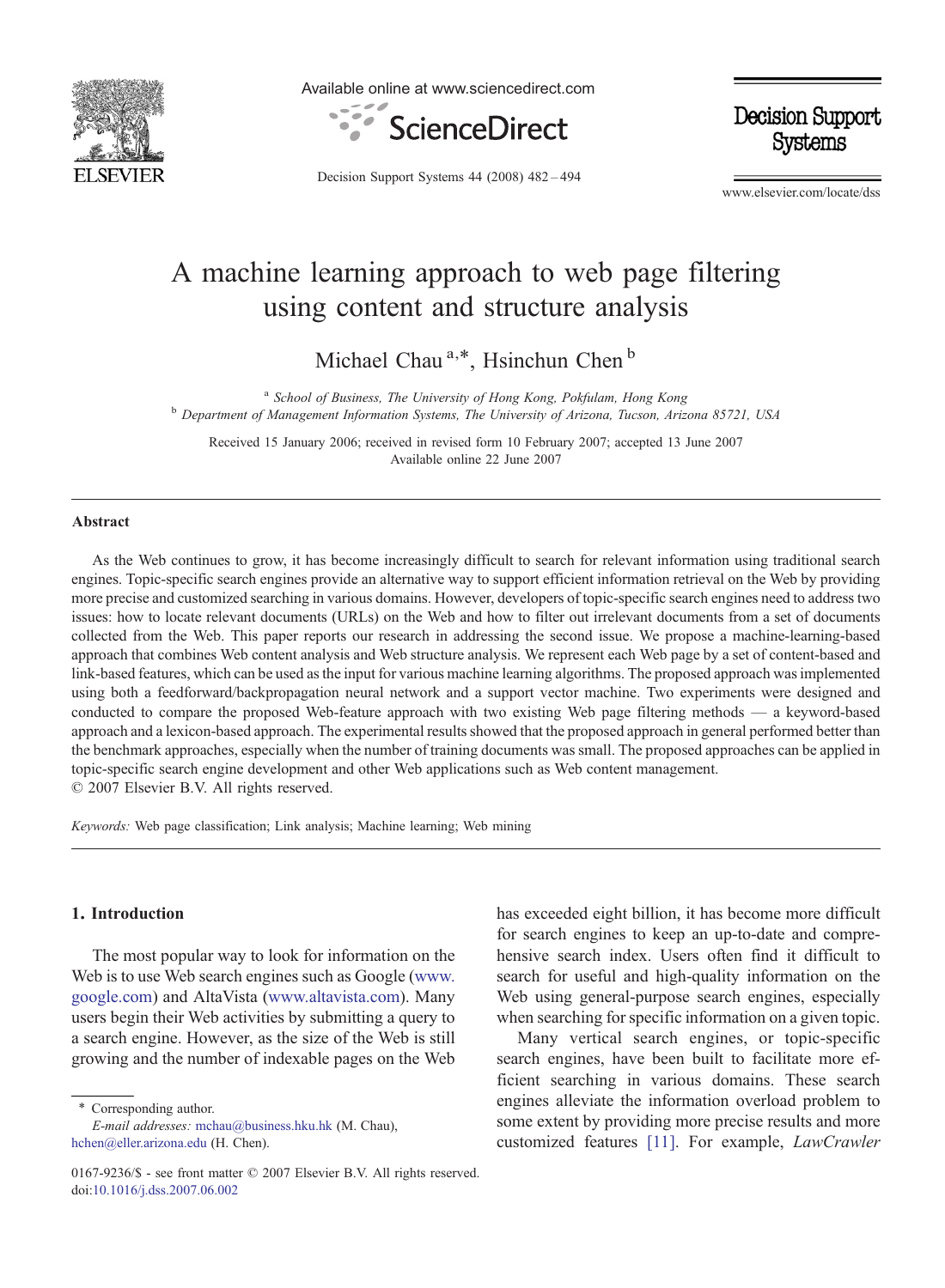[\(www.lawcrawler.com](http://www.lawcrawler.com)) allows users to search for legal information and provides links to lawyers and legal information and to relevant government Web sites. BuildingOnline ([www.buildingonline.com\)](http://www.buildingonline.com) is a specialized search engine for the building industry, where users can search by manufacturers, architects, associations, contractors, etc. BioView.com [\(www.bioview.com\)](http://www.bioview.com) and SciSeek ([www.sciseek.com](http://www.sciseek.com)) are two other examples that focus on scientific domains.

Although they provide a promising alternative for users, these vertical search engines are not easy to build. There are two major challenges to building vertical search engines: (1) How to locate relevant documents on the Web? (2) How to filter irrelevant documents from a collection? This study tries to address the second issue and to propose new approaches. The remainder of the paper is structured as follows. Section 2 reviews existing work on vertical search engine development, text classification, and Web content and structure analysis. In Section 3 we discuss some problems with existing Web page filtering approaches and pose our research questions. Section 4 describes in detail our proposed approach. Section 5 describes an experiment designed to evaluate our approach and presents experimental results. In Section 6, we conclude our paper with some discussion and suggestions for future research directions.

## 2. Research background

#### 2.1. Building vertical search engines

A good vertical search engine should contain as many relevant, high-quality pages and as few irrelevant, lowquality pages as possible. Given the Web's large size and diversity of content, it is not easy to build a comprehensive and relevant collection for a vertical search engine. There are two main problems:

- The search engine needs to locate the URLs that point to relevant Web pages. To improve efficiency, it is necessary for the page collection system to predict which URL is the most likely to point to relevant material and thus should be fetched first.
- After the Web pages have been collected, the search engine system needs to determine the content and quality of the collection in order to avoid irrelevant or low-quality pages.

Search engines usually use spiders (also referred to as Web robots, crawlers, worms, or wanderers) as the software to retrieve pages from the Web by recursively following URL links in pages using standard HTTP protocols [\[9,13,15\].](#page-10-0) These spiders use different algorithms to control their search. To address the first problem mentioned above, the following methods have been used to locate Web pages relevant to a particular domain:

- The spiders can be restricted to staying in particular Web domains, because many Web domains have specialized contents [\[36,50\]](#page-11-0). For example, most Web pages within the domain [www.toyota.com](http://www.toyota.com) will be relevant to automobiles.
- Some spiders are restricted to collecting only pages at most a fixed number of links away from the starting URLs or starting domains [\[36,45\]](#page-11-0). Assuming that nearer pages have higher chances of being relevant, this method prevents spiders from going too "far away" from the starting domains.
- More sophisticated spiders use more advanced graph search algorithms that analyze Web pages and hyperlinks to decide what documents should be downloaded. Cho et al. [\[16\]](#page-10-0) proposed a best-first search spider that used PageRank as the ranking heuristic; URLs with a higher PageRank scores will be visited first by the spider. The spider developed by McCallum et al. [\[38\]](#page-11-0) used reinforcement learning to guide their spiders to retrieve research papers from university Web sites. Focused Crawler locates Web pages relevant to a pre-defined set of topics based on example pages provided by the user. In addition, it also analyzes the link structures among the Web pages collected [\[7\].](#page-10-0) Context Focused Crawler uses a Naïve Bayesian classifier to guide the search process [\[19\]](#page-10-0). A Hopfield Net spider based on spreading activation also has been proposed [\[8,10\]](#page-10-0). Page content scores and link analysis scores are combined to determine which URL should be visited next by the spider. The spider was compared with a breadth-first search spider and a bestfirst search spider using PageRank as the heuristics, and the evaluation results showed that the Hopfield Net spider performed better than the other two.

While these methods have different levels of performance in efficiency and effectiveness, in most cases the resulting collection is still noisy and needs further processing. Filtering programs are needed to eliminate irrelevant and low-quality pages from the collection to be used in a vertical search engine. The filtering techniques used can be classified into the following four categories:

- Domain experts manually determine the relevance of each Web page (e.g., Yahoo) [\[30\].](#page-11-0)
- In the simplest automatic procedure, the relevance of a Web page can be determined by the occurrences of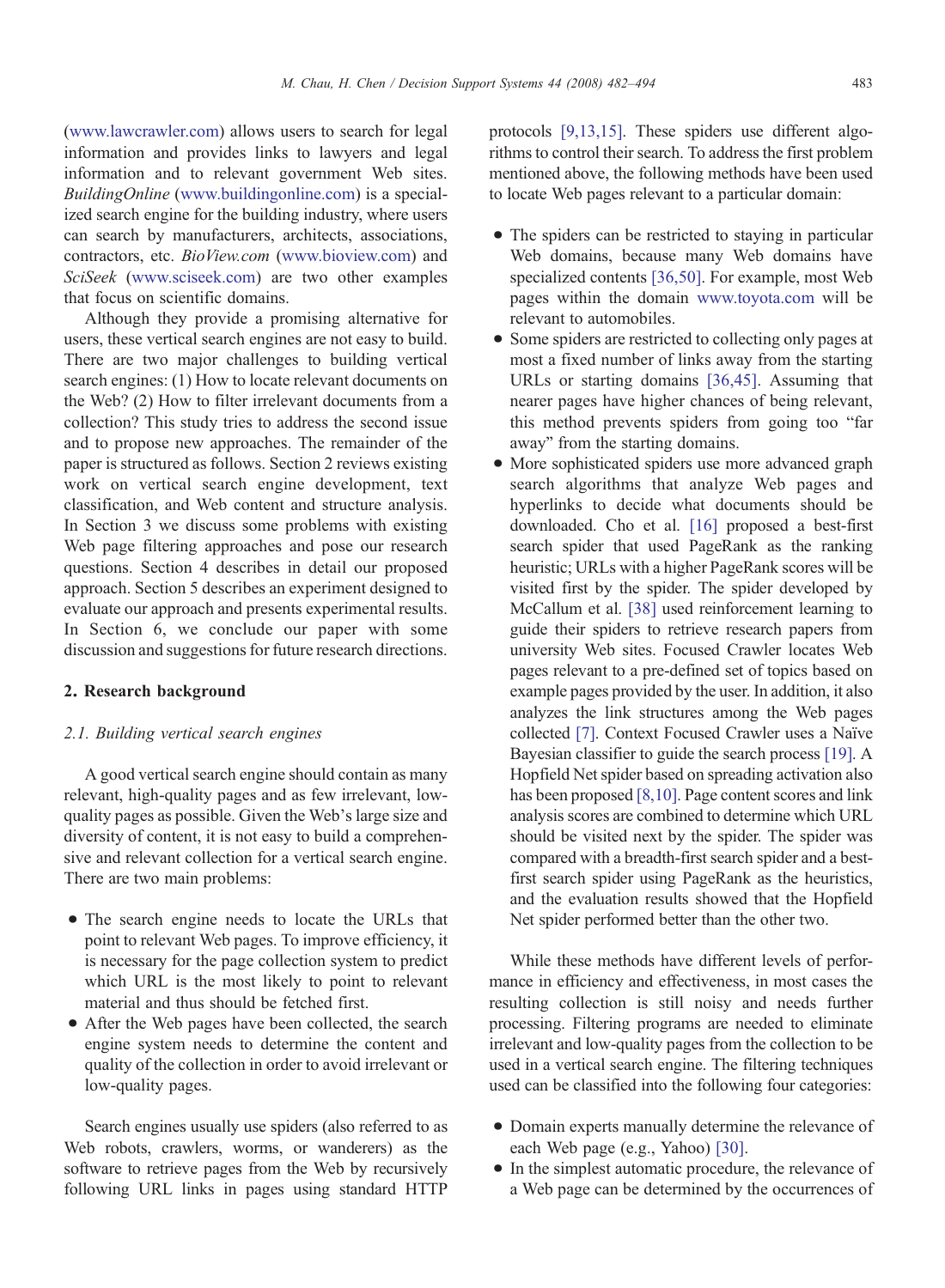particular keywords [\[16\].](#page-10-0) Web pages are considered relevant if they contain the specified keyword, and are considered irrelevant otherwise.

- TFIDF (term frequency \* inverse document frequency) is calculated based on a lexicon created by domainexperts. Web pages are then compared with a set of relevant documents, and those with a similarity score above a certain threshold are considered relevant [\[2\]](#page-10-0).
- Text classification techniques such as the Naive Bayesian classifier also have been applied to Web page filtering [\[5,38\]](#page-10-0).

To our surprise, it appears that some vertical search engines do not perform filtering; they assume that most pages found in the starting domains (or at a specified depth) are relevant, e.g., NanoSpot ([www.nanospot.com](http://www.nanospot.com)) [\[11\].](#page-10-0)

#### 2.2. Text classification

Text classification is the study of classifying textual documents into predefined categories. The topic has been extensively studied at SIGIR conferences and evaluated on standard testbeds. There are a number of major approaches. For example, the Naive Bayesian method has been widely used [\[28,33,38\].](#page-11-0) It uses the joint probabilities of words and categories to estimate the probability that a given document belongs to each category. Documents with a probability above a certain threshold are considered relevant to that category.

The *k*-nearest neighbor method is another popular approach to text classification. For a given document, the k neighbors that are most similar to a given document are first identified [\[22,37\]](#page-10-0). The categories of these neighbors are then used to decide the category of the given document. A threshold is also used for each category.

Neural network programs, designed to model the human neural system and learn patterns by modifying the weights among nodes based on learning examples, also have been applied to text classification. Feedforward/backpropagation neural network (FF/BP NN) is usually used [\[31,39,49\]](#page-11-0). Term frequencies or TFIDF of the terms are used as the input to the network. Based on learning examples, the network can be trained to predict the category of a document.

Another new technique used in text classification is called support vector machine (SVM), an approach that tries to find a hyperplane that best separates two classes [\[47,48\]](#page-11-0). Joachims first applied SVM to a text classification problem [\[23\].](#page-11-0) It has been shown that SVM achieved the best performance among different classifiers on the Reuters-21578 data set [\[20,44,51\].](#page-10-0)

In addition to general text documents, classification of Web pages also has been studied. Web pages are often noisy, but they provide additional information about each document. For example, terms marked with different HTML tags (such as titles or headings) can be assigned a higher weight than regular text [\[34\].](#page-11-0) Terms from neighborhood Web pages also have been used in attempt to improve classification performance. However, it turns out to worsen performance because there are often too many neighbor terms and too many crosslinkages between different classes [\[5,52\].](#page-10-0) Use of other information about neighborhood Web pages has been proposed. Examples of such information include the predicted category of a page's neighbors [\[5,40\]](#page-10-0), anchor text pointing to a page [\[21\],](#page-10-0) or a page's outgoing links to all other documents [\[25\]](#page-11-0). It has been shown that using such additional information improves classification results.

## 2.3. Analysis of Web content and structure

There has been much research on different ways of representing and analyzing the content and structure of the Web. In general, they can be classified into two categories: content-based and link-based. The two approaches are discussed in the following.

## 2.3.1. Content-based approaches

The actual HTML content of a Web page provides much useful information about the page itself. For example, the body text of a Web page can be analyzed to determine whether the page is relevant to a target domain. Indexing techniques can be used to extract the key concepts that represent a page. Information extracted from a document using various techniques can be useful for text classification [\[42\].](#page-11-0) In addition, the relevance of a page can often be determined by looking at the title. Words and phrases that appear in the title or headings in the HTML structure are usually assigned a higher weight. Such weights can be calculated based on the TFIDF scores discussed earlier.

Domain knowledge also can be incorporated into the analysis to improve results. Domain knowledge refers to expert knowledge such as domain-specific lexicon or rules, often obtained from human experts. For example, words in Web pages can be checked against a list of domain-specific terms. A Web page containing words that are found in the list can be considered more relevant.

The URL address of a Web page often contains useful information about the page. For example, from the URL "[http://ourworld.compuserve.com/homepages/](http://ourworld.compuserve.com/homepages/LungCancer/) [LungCancer/](http://ourworld.compuserve.com/homepages/LungCancer/)", we can tell that it comes from the domain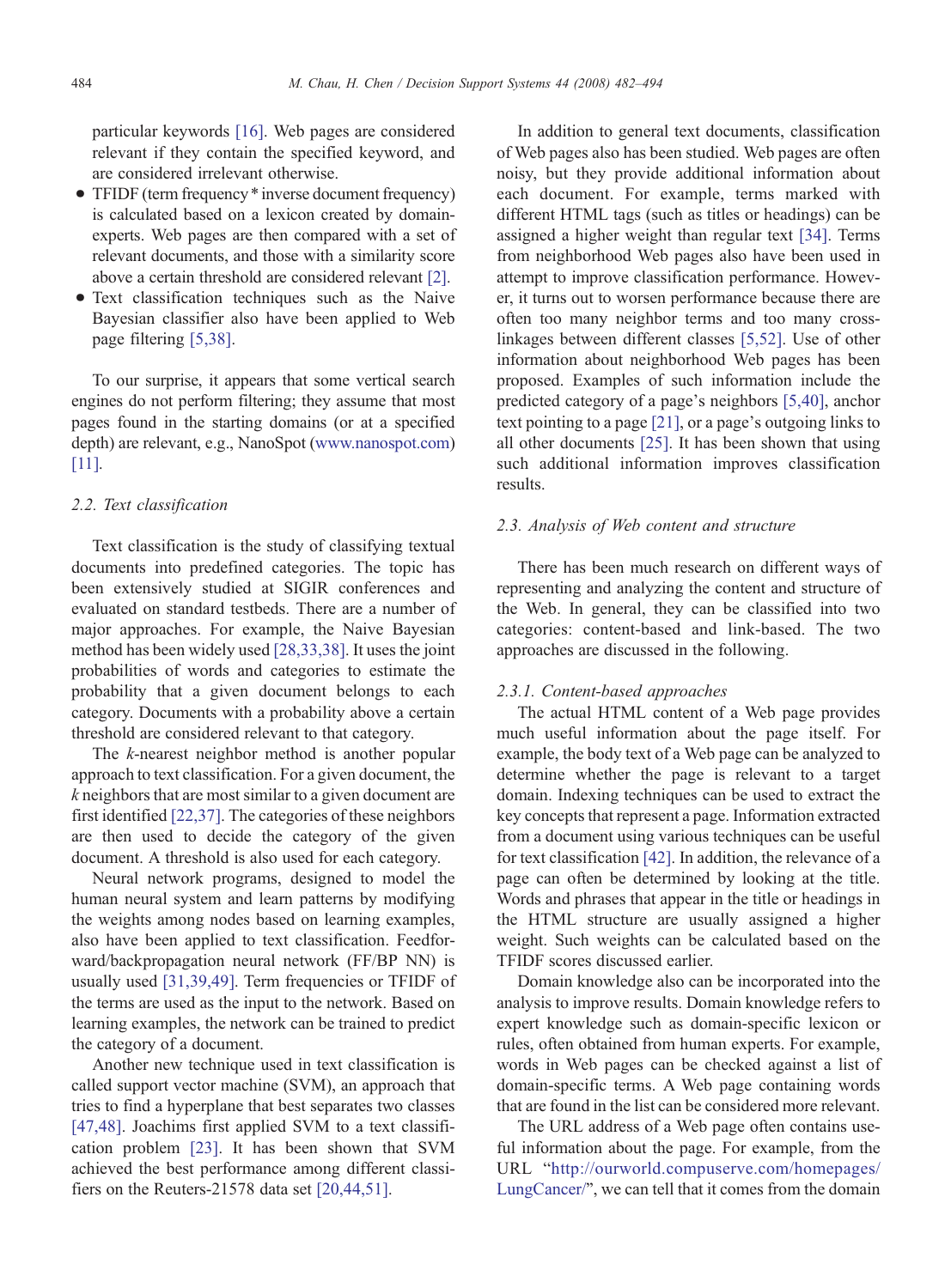[compuserve.com](http://ourworld.compuserve.com/homepages/LungCancer/), and that it is likely to be related to the topic Lung Cancer. We also know that this page comes from a .com site, which may be considered less authoritative than pages from a .gov site. Some metrics also consider URLs with fewer slashes to be more useful than those with more slashes [\[1\].](#page-10-0)

#### 2.3.2. Web structure analysis

In recent years, Web link structure has been widely used to infer important information about pages. Intuitively, the author of a Web page A places a link to Web page B if he or she believes that B is relevant to A, or of good quality. Usually, the larger the number of inlinks, the better a page is considered to be. The rationale is that a page referenced by more people is likely to be more important than a page that is seldom referenced. One can also obtain the anchor text that describes a link. Anchor text is the clickable text of an outgoing link in a Web page. Anchor text may provide a good description of the target page because it represents how other people who have linked to the page actually describe it.

In addition, it is reasonable to give a link from an authoritative source (such as Yahoo) a higher weight than a link from an unimportant personal homepage. Researchers have developed several methods to incorporate this into link analysis. Among these algorithms, PageRank and HITS are the two most widely used.

The PageRank algorithm is computed by weighting each in-link to a page proportionally to the quality of the page containing the in-link [\[3\].](#page-10-0) The quality of these referring pages also is determined by PageRank. Thus, the PageRank of a page  $p$  is calculated recursively as follows:

PageRank(*p*) = (1 - *d*) + *d*  
\n
$$
\times \sum_{\text{all } q \text{ linking to } p} \left( \frac{\text{PageRank}(q)}{c(q)} \right)
$$

where d is a damping factor between 0 and  $1, c(q)$  is the number of out-going links in q.

Intuitively, a Web page has a high PageRank score if the page is linked from many other pages, and the scores will be even higher if these referring pages are also good pages (pages that have high PageRank scores). It is also interesting to note that the PageRank algorithm follows a random walk model. The PageRank score of a page is proportional to the probability that a random surfer clicking on random links will arrive at that page. Applied in the commercial search engine Google, this score has been shown to be very effective for ranking search results [\[3\].](#page-10-0) Computation time, however, is a main problem in using PageRank. The PageRank score of each Web Page has to

be calculated iteratively, making it computationally expensive.

Kleinberg [\[26\]](#page-11-0) proposed a measure called the HITS (Hyperlink-Induced Topic Search) algorithm, which is similar to PageRank. In the HITS algorithm, authority pages are defined as high-quality pages related to a particular topic or search query. Hub pages are those that are not necessarily authorities themselves but that provide pointers to other authority pages. A page to which many others point should be a good authority, and a page that points to many others should be a good hub. Based on this intuition, an authority score and a hub score can be calculated for each Web page as follows:

$$
AuthorityScore(p) = \sum_{\text{all } q \text{ linking to } p} (HubScore(q))
$$

HubScore
$$
(p)
$$
 =  $\sum_{\text{all } r \text{ linking to } p}$  (AuthorityScore $(r)$ )

A page with a high authority score is one pointed to by many hubs, and a page with a high hub score is one that points to many authorities. One example that applies the HITS algorithm is the Clever search engine [\[6\]](#page-10-0), which has achieved a higher user evaluation than the manually compiled directory of Yahoo.

#### 3. Research questions

Based on the review, we identified several problems with traditional approaches to Web page filtering. Firstly, a manual approach is very labor-intensive and timeconsuming. Although such approach can achieve high quality, it is usually not feasible under limited resources. The keyword-based and the lexicon-based approaches can automate the process, but they both have shortcomings. A simple keyword-based approach cannot deal with problem of *polysemy*, i.e., words having more than one semantic meaning. For example, a Web page containing the word cancer might well be a medical report about treatment for lung cancer or the horoscope for people born under the zodiac sign of cancer. As a result, this approach can easily fail to eliminate irrelevant pages, thus lowering precision. On the other hand, as people often use different terms to refer to the same concept, e.g., lung cancer and lung neoplasm, this approach also can easily miss out relevant pages, thus lowering recall. The lexicon-based approach, which used the TFIDF-based similarity score between each document and a given domain lexicon, alleviates the problem by considering all terms in the documents. However, TFIDF calculation can be biased by the collection; if the collection is "noisy", irrelevant terms can possibly get a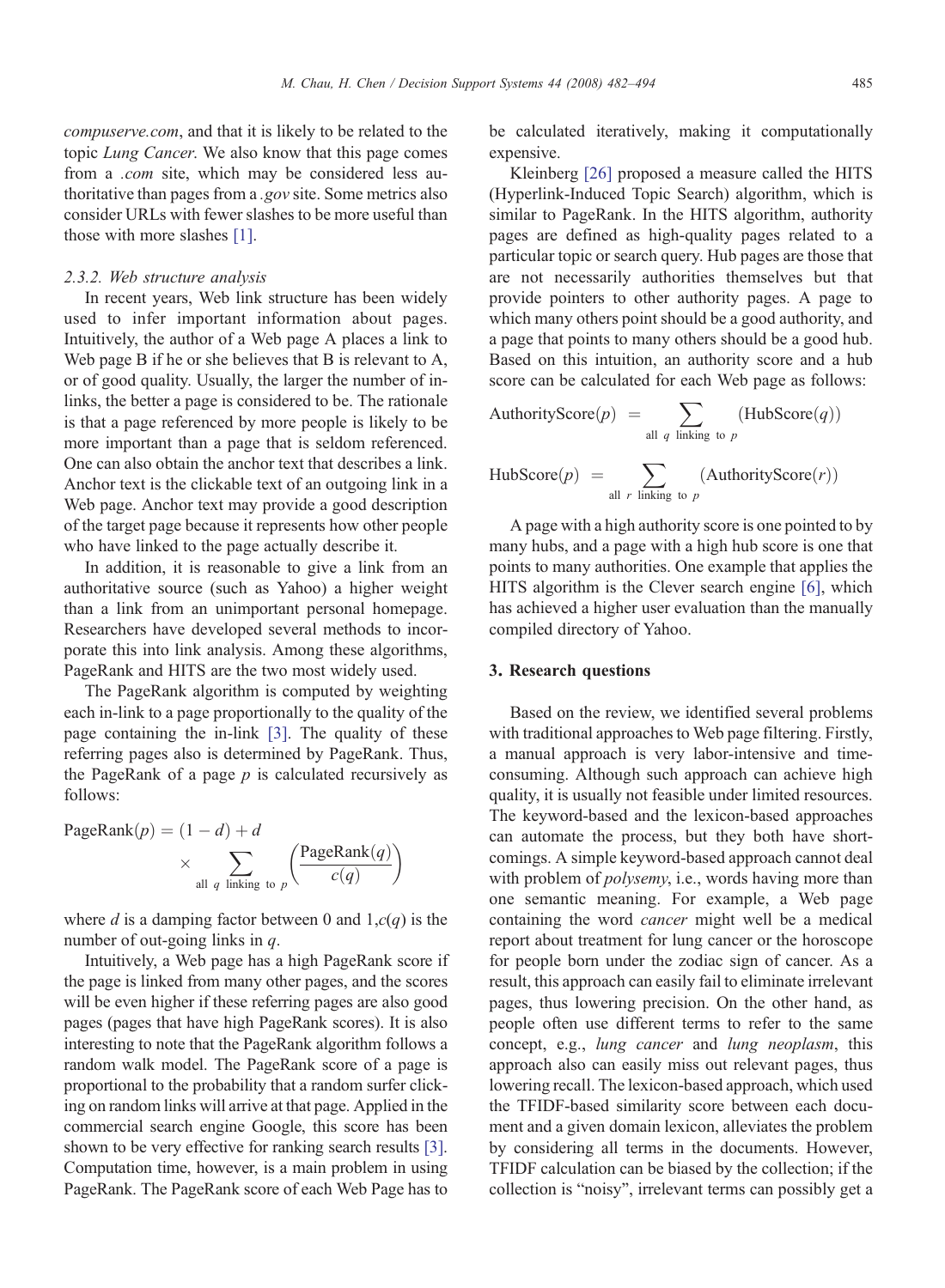very high IDF score and thus a high TFIDF score. In addition, both the keyword-based and the lexicon-based approaches do not robustly resist text spamming, a popular practice in which Web page authors manipulate their page content to boost ranking.

Using text classifiers for Web page filtering seem to be the most promising approach, given their good performance in traditional text classification. However, one problem is that most classifiers were evaluated using at least 2/3 of the data for training in the hold-out sampling method. The problem becomes even worse in other evaluation methods such as k-fold cross-validation and leaving-one-out [\[27,43\],](#page-11-0) in which  $(100-k)$ % of the data and all but one instance, respectively, were used for training. It is not feasible to obtain so large a set of training data in vertical search engine creation because usually only a small number of documents are tagged for classifying a large number of documents. It would be very expensive and time-consuming to tag a large number of documents manually. Also, most existing text classification techniques do not make use of domain knowledge, which is important in vertical search engines.

On the other hand, the hyperlink structure of the Web has been studied and applied with considerable success in Web structure mining research. For example, the PageRank and HITS algorithms have been widely used in Web search result ranking. These techniques can help identify Web pages with high quality and relevance [\[3,26\]](#page-10-0). In addition, such techniques can help identify Web pages that are in the same community and thus the same domain [\[29\].](#page-11-0) These issues are exactly those that need to be addressed in Web page filtering applications. However, the application of these Web structure mining techniques in Web page filtering has not been much investigated. It would be an interesting research question to study the effectiveness of using Web structure mining in Web page filtering.

In this study, the following research questions are investigated: (1) CanWeb structure analysis techniques be used to help create a vertical search engine? (2) Can domain knowledge be used to enhance Web page filtering for a vertical search engine? (3) Can Web page classification be applied to a large collection (e.g., a million documents) with only a small number (a few hundred) of training examples?

## 4. A Web-feature approach

To address the problems with current approaches in Web page filtering, we propose an approach that incorporates Web content and structure analysis into Web filtering. Instead of representing each document as a bag

of words, each Web page is represented by a limited number of content and link features. This reduces the dimensionality (the number of attributes used) of the classifier and thus the number of training examples needed. The characteristics of Web structure also can be incorporated into these "Web features."

Based on our review of existing literature, we determined that in general, the relevance and quality of a Web page can be reflected in the following aspects: (1) the content of the page itself, (2) the content of the page's neighbor documents, and (3) the page's link information. Several features are defined for each aspect.

## 4.1. Page content

The content of a page is probably the primary factor in determining whether a page is relevant to a given domain. As mentioned earlier, we represented the content of each page by a set of feature scores rather than a vector of words. We adopted an automatic approach that extracted all the terms from a page and compared them with a domain lexicon, similarly to the method used in Baujard et al. [\[2\].](#page-10-0) We looked at both the number of relevant terms that appeared in the page title and the TFIDF scores of the terms that appeared in the body of the page. Two feature scores were defined:

- 1. Title( $p$ ) = Number of terms in the title of page p found in the domain lexicon
- 2. TFIDF $(p)$ =Sum of TFIDF of the terms in page p found in the domain lexicon.

## 4.2. Page content of neighbors

To incorporate the page content of the neighbors of a page, a score from each neighborhood document can be used instead of including all the terms from neighborhood documents, which appears to be more harmful than helpful [\[5,52\]](#page-10-0). In our approach, three types of neighbors were considered: incoming, outgoing, and sibling [\[5\].](#page-10-0) For any page  $p$ , incoming neighbors (parents) are the set of all pages that have a hyperlink pointing to  $p$ . Outgoing neighbors are pages whose hyperlinks are found in p. Sibling pages are those pages that are pointed by any of the parents of  $p$ . An example is shown in [Fig. 1.](#page-5-0) In the example, pages  $a, b$ , and  $c$  are incoming neighbors of  $p$ ; pages  $f$  and  $g$  are outgoing neighbors of  $p$ , and pages  $d$ and  $e$  are siblings of  $p$ .

Two content scores (title and TFIDF scores) of the neighborhood documents were determined similarly to those created in the previous aspect. Six features were used: the averages of the two scores for all incoming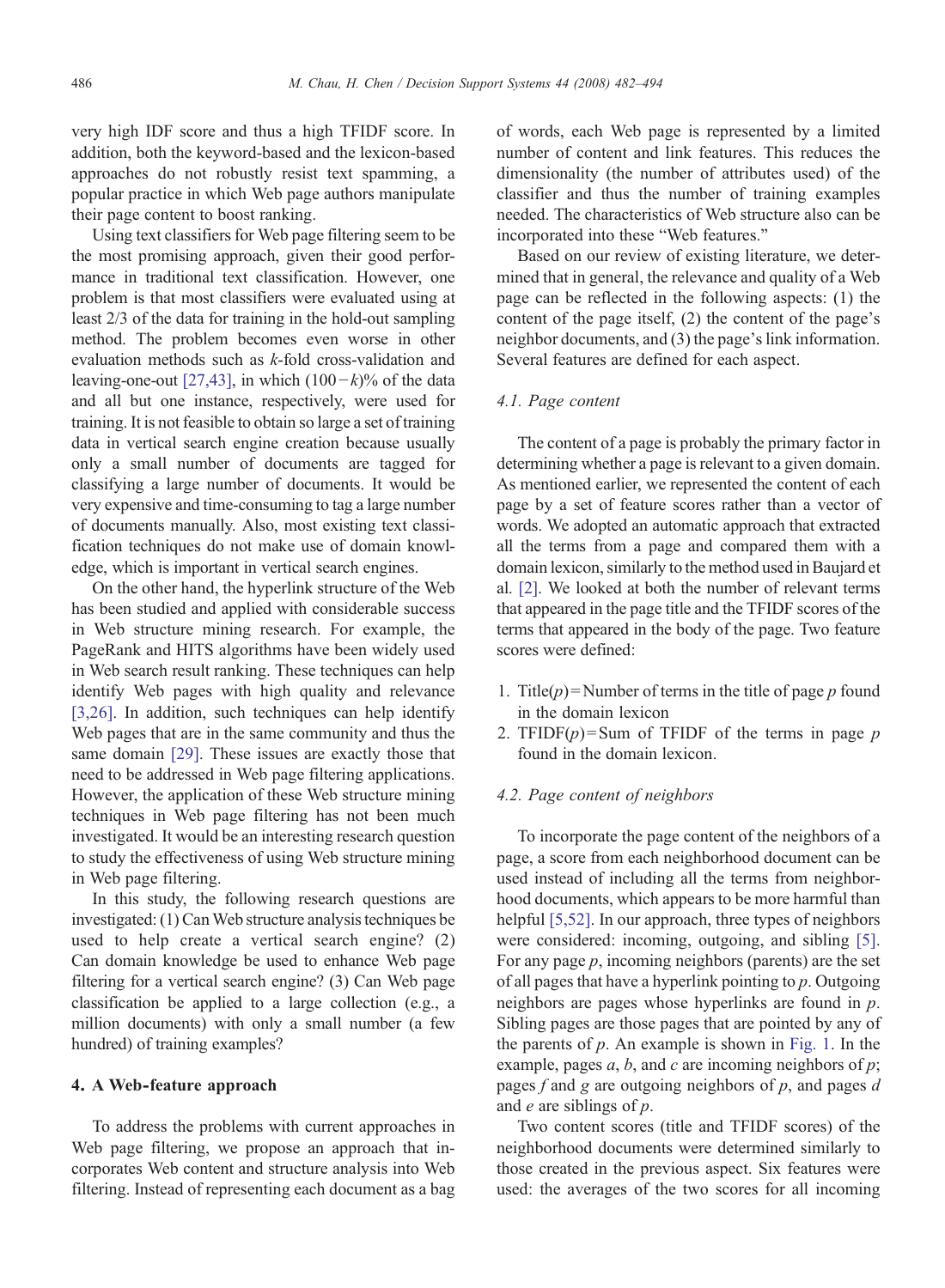<span id="page-5-0"></span>

Fig. 1. Examples of incoming, outgoing, and sibling pages.

neighbors, the averages for all outgoing neighbors, and the averages for all siblings.

- 1. InTitle( $p$ ) = Average(number of terms in the title of page  $q$  found in the domain lexicon) for all incoming pages  $q$  of  $p$
- 2. InTFIDF $(p)$  = Average(sum of TFIDF of the terms in page  $q$  found in the domain lexicon) for all incoming pages  $q$  of  $p$
- 3. OutTitle( $p$ ) = Average(number of terms in the title of page  $r$  found in the domain lexicon) for all outgoing pages  $r$  of  $p$
- 4. OutTFIDF $(p)$  = Average(sum of TFIDF of the terms in page  $r$  found in the domain lexicon) for all outgoing pages  $r$  of  $p$
- 5. SiblingTitle( $p$ ) = Average(number of terms in the title of page s found in the domain lexicon) for all sibling pages s of p
- 6. SiblingTFIDF(p) = Average(sum of TFIDF of the terms in page s found in the domain lexicon) for all sibling pages  $s$  of  $p$

## 4.3. Link analysis

Connectivity (link analysis) was used to represent the quality of a page. Link analysis, such as number of inlinks, HITS and PageRank, have been useful in many Web applications such as search result ranking [\[3,6\],](#page-10-0) but have not been used in text classification. To incorporate link analysis scores in our filtering approach, six scores, namely hub score, authority score, PageRank score, number of in-links, number of out-links, and number of relevant terms in the anchor texts, were used as features.

- 1. Hub( $p$ ) = Hub score of page p calculated by the HITS algorithm
- 2. Authority( $p$ ) = Authority score of page  $p$  calculated by the HITS algorithm
- 3. PageRank $(p)$  = PageRank score of page p
- 4. Inlinks $(p)$  = Number of incoming links pointing to p
- 5. Outlinks $(p)$ = Number of outgoing links from p

6. Anchor( $p$ ) = Number of terms in the anchor texts describing page  $p$  found in the domain lexicon

## 4.4. FF/BP NN Text classifier

In total, 14 features have been identified and can be used as the input values to a classifier. We used a neural network (NN) [\[12,35\]](#page-10-0) and a support vector machine (SVM) [\[47,48\]](#page-11-0) as our classifiers. A feedforward/backpropagation neural network (FF/BP NN) had been adopted because of its robustness and wide usage in classification [\[31,39,49\].](#page-11-0) The algorithm used is summarized as follows:

## 4.4.1. Initializing the network

A neural network was first created with three layers, namely the input layer, the hidden layer, and the output layer. The input layer of the neural network consisted of a threshold unit and 14 nodes that corresponded to the 14 feature scores of each page. The output layer consisted of a single output node which determined the relevance of a page (whether or not a Web page should be included in the vertical search engine). The number of nodes in the hidden layer was set at 16 and the learning rate at 0.10. These parameters had been set based on some initial experimentation using a small subset of our data. The parameters that achieved the best performance were used throughout the experiment.

#### 4.4.2. Training and tuning the network

The training documents were passed to the network for learning (the method of selecting the training set will be discussed in Section 5.5). The training documents were then further divided into two sets: 80% of the documents were used for training and 20% were used for tuning. The 14 features of each training document, as well as a binary score representing whether the document was relevant, were presented to the network. Each feature score was normalized to a value between 0 and 1 using the sigmoidal function. The network then updated the weights of its connection, based on the training documents. After all training documents had passed through the network once, the tuning documents were presented to the network and the mean square error (MSE) of the network was recorded. The whole process was repeated 3000 times (i.e., 3000 epochs) and the network with the lowest MSE was selected.

## 4.4.3. Testing

Each testing document was presented to the trained network, which tried to predict whether the document was relevant. The predictions were recorded and used to calculate the performance measures.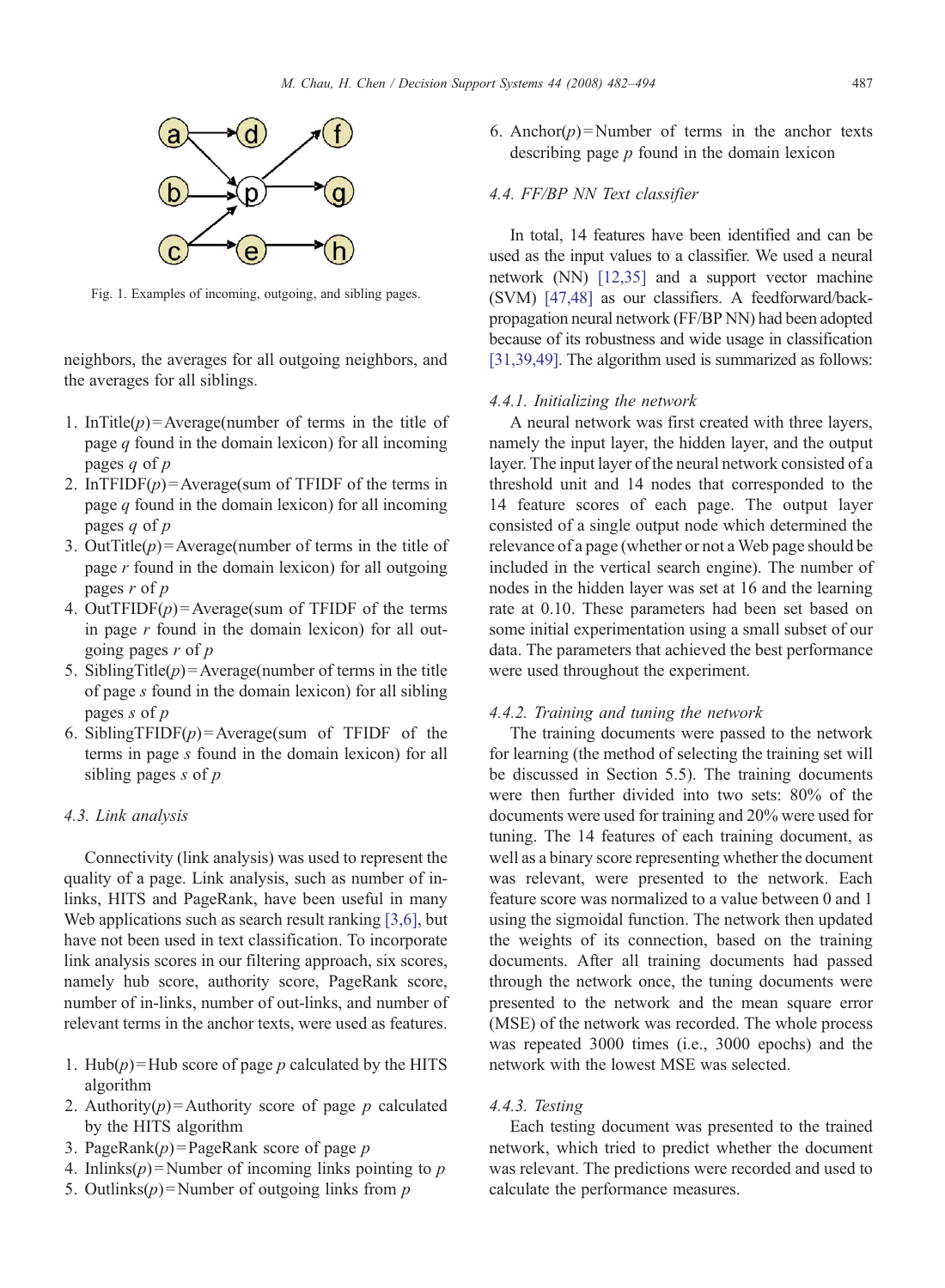#### 4.5. SVM Text classifier

In order to allow for a better comparison, a support vector machine also was used because of its outstanding performance in traditional text classification [\[51\].](#page-11-0) It performed classification based on the same set of feature scores. Our SVM classifier involved the following steps:

## 4.5.1. Model selection

A linear kernel function had been chosen for our SVM classifier because it is simple, learns quickly, and has been shown to achieve performance comparable to that of non-linear models like polynomial classifiers and radial basis functions in text classification applications [\[20,23\]](#page-10-0).

#### 4.5.2. Training

Each training example was represented as a vector of the 14 features selected and presented to the SVM to learn the feature weights.

## 4.5.3. Testing

Similarly to the neural network algorithm, the SVM tried to predict, on the basis of its classification model, whether each document in the testing set was relevant to the chosen domain. The results were recorded and used for evaluation.

## 5. Evaluation

#### 5.1. Experiment testbed

In order to evaluate the proposed approach, two experiments that compared the proposed approaches with traditional approaches were conducted. The medical field was chosen as the domain for evaluation because many diverse users (including medical doctors, researchers, librarians and general public) seek important and high-quality information on health topics on the Web. It is also important for them to distinguish between Web pages of good and poor quality [\[14\]](#page-10-0).

A Web page testbed and a medical lexicon created in previous research were used [\[8\]](#page-10-0). The Web page testbed was built by running a random-first search that started with 5 URLs in the medical domain and traversed the Web following random outgoing links. The random-first search was run until 1 million pages had been collected and indexed. The testbed represented a typical collection from simple Web spiders, and consisted of 1,040,388 valid, unique Web pages.

The medical lexicon was created based on the Metathesaurus, part of the Unified Medical Language System (UMLS) developed by the National Library of Medicine. About 600,000 medical phrases were extracted from the Metathesaurus. The lexicon was manually edited by a medical librarian and two filtering programs were developed and applied to refine the lexicon. The resulting lexicon has 300,442 unique terms.

To evaluate the proposed Web page classification approaches, 1000 documents were randomly chosen from the testbed. Each of these documents was processed automatically to calculate its feature scores and keyword vector. All other Web pages in the testbed were accessible for content, neighbor and link analysis during the process, meaning that such metrics as PageRank and HITS scores were calculated over the entire set of documents instead of just the 1000 chosen. Two graduate students with medical training were also recruited to classify each document manually as either "acceptable" or "not acceptable" for a medical search engine.

## 5.2. Benchmark approaches

The proposed neural network approach (NN-WEB) and support vector machine approach (SVM-WEB) were compared against two benchmark approaches: (1) a lexicon-based approach (LEXICON), and (2) a keywordbased support vector machine approach (SVM-WORD). The lexicon-based approach was chosen because it is fast and has been used in various information retrieval applications. The keyword-based SVM approach was selected because it has been shown to achieve the best performance in traditional text classification problems [\[51\].](#page-11-0)

The lexicon-based approach was adopted from Baujard et al. [\[2\]](#page-10-0). TFIDF score was calculated for those terms found in the medical lexicon. The Jaccard's similarity score between every document in the training set and the lexicon was calculated. Jaccard's score is one of the most widely used similarity scores in information retrieval [\[46\].](#page-11-0) A threshold that divided these training documents into the two classes (relevant and irrelevant) with the highest accuracy was determined. This threshold was then used for testing.

The second benchmark approach was a keyword-based SVM approach adopted from Joachims's [\[23\].](#page-11-0) In the preprocessing stage, each document was first tokenized into single words. Common functional terms that did not bear a significant semantic meaning (e.g., a, of, and is) then were filtered based on a pre-defined stop-word list. In order to reduce the number of unique words and the vector size, we also followed Joachims's design by applying suffixstripping (stemming) to the words, using Porter's stemmer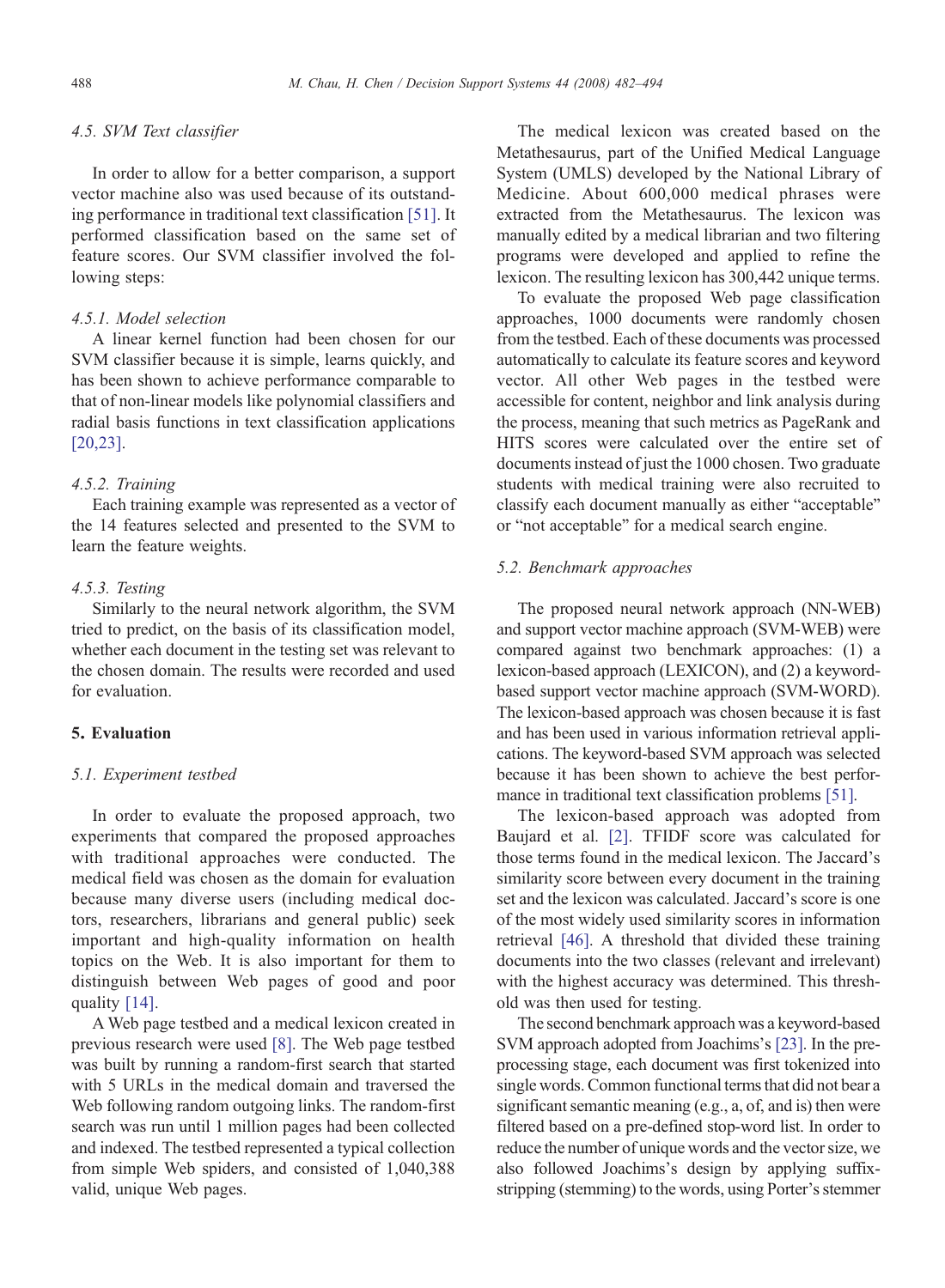[\[41\]](#page-11-0). After the pre-processing, each document was represented as a keyword vector, which was used as the input to the SVM for training and testing.

#### 5.3. Implementation

All four approaches were implemented in order to test their performances. In the lexicon-based approach, the Arizona Noun Phraser (AZNP) was used to extract noun phrases from each document and these phrases were compared with the domain lexicon. The AZNP is a tool that extracts all valid noun phrases from a document, based on part-of-speech tagging and linguistic rules [\[53\].](#page-11-0) For the two approaches that rely on a support vector machine, the SVM-light package was used [\[24\]](#page-11-0). All other programs, including the feature score calculation and the neural network algorithm, were implemented in Java.

#### 5.4. Hypotheses

Our experiment sought to compare the two Webfeature approaches with the two benchmark approaches. We posed the following hypotheses:

H1. The keyword-based SVM approach (SVM-WORD) will perform with higher effectiveness than the lexicon-based approach (LEXICON).

We reasoned that a keyword-based approach should be able to make better classification decisions by relying on more keyword information.

H2. The two proposed Web-feature approaches (NN-WEB and SVM-WEB) will perform with comparable effectiveness.

We hypothesized that the two proposed approaches should perform similarly because both neural network and support vector machine have been widely used in text classification applications and should achieve comparable performance.

H3. The two proposed Web-feature approaches (NN-WEB and SVM-WEB) will perform with higher effectiveness than the two benchmark approaches, i.e., the keyword-based SVM approach (SVM-WORD) and the lexicon-based approach (LEXICON).

This hypothesis tests the main thesis of this paper by verifying whether the proposed approaches perform better than the traditional approaches.

H4. The lexicon-based approach and the two Webfeature approaches will require significantly fewer training data to achieve a satisfactory performance than the keyword-based approach (SVM-WORD).

We suggest that the lexicon-based and the Webfeature approaches require fewer training data because they rely on only score(s) that should be similar across Web pages. Only a small number of training samples would be needed for the classifiers to learn the importance of the scores. On the other hand, the traditional keyword-based approach needs the occurrence of certain keywords in order to classify a document. When the number of training documents is small, it is likely that many words in the testing documents have not been seen before and hence provide no information for classification.

#### 5.5. Experiment setup

Each of the four approaches was evaluated using cross-validation, a widely-used evaluation methodology for machine learning and text classification systems [\[27,43\].](#page-11-0) A 50-fold cross validation was adopted, in which the 1000 documents in the data set were divided into 50 equal portions, with 20 documents each. Testing was performed for 50 iterations, in each of which 49 portions of the data (980 documents) were used for training and the remaining portion (20 documents) was used for testing. The data were rotated during the process such that each portion was used for testing in exactly one iteration.

We measured the effectiveness of each system using precision, recall, F-measure, and accuracy. Precision measures the fraction of the documents correctly classified as relevant, while recall measures the fraction of relevant documents retrieved from the data set. Fmeasure is a single measure that tries to combine precision and recall. Accuracy measures simply the prediction correctness of the classifiers. These measures are commonly used in text classification evaluation and have been adopted as follows:

| $precision =$ number of documents correctly classified as positive by the system<br>number of all documents classified as positive by the system                                                                                                                                                                                                                                                                                            |
|---------------------------------------------------------------------------------------------------------------------------------------------------------------------------------------------------------------------------------------------------------------------------------------------------------------------------------------------------------------------------------------------------------------------------------------------|
|                                                                                                                                                                                                                                                                                                                                                                                                                                             |
| $recall = \frac{number\ of\ documents\ correctly\ classified\ as\ positive\ by\ the\ system}{number\ of\ positive\ documents\ in\ the\ testing\ set}$                                                                                                                                                                                                                                                                                       |
|                                                                                                                                                                                                                                                                                                                                                                                                                                             |
| $F$ -measure = $\frac{2 \times \text{precision} \times \text{recall}}{\text{precision} + \text{recall}}$                                                                                                                                                                                                                                                                                                                                    |
|                                                                                                                                                                                                                                                                                                                                                                                                                                             |
| number of documents correctly classified by the system                                                                                                                                                                                                                                                                                                                                                                                      |
| $accuracy = \frac{1}{\sqrt{1 - \frac{1}{\sqrt{1 - \frac{1}{\sqrt{1 - \frac{1}{\sqrt{1 - \frac{1}{\sqrt{1 - \frac{1}{\sqrt{1 - \frac{1}{\sqrt{1 - \frac{1}{\sqrt{1 - \frac{1}{\sqrt{1 - \frac{1}{\sqrt{1 - \frac{1}{\sqrt{1 - \frac{1}{\sqrt{1 - \frac{1}{\sqrt{1 - \frac{1}{\sqrt{1 - \frac{1}{\sqrt{1 - \frac{1}{\sqrt{1 - \frac{1}{\sqrt{1 - \frac{1}{\sqrt{1 - \frac{1}{\sqrt{1 - \frac{1}{\sqrt{1 - \frac{1}{\sqrt{1 - \frac{1}{\sqrt{$ |
|                                                                                                                                                                                                                                                                                                                                                                                                                                             |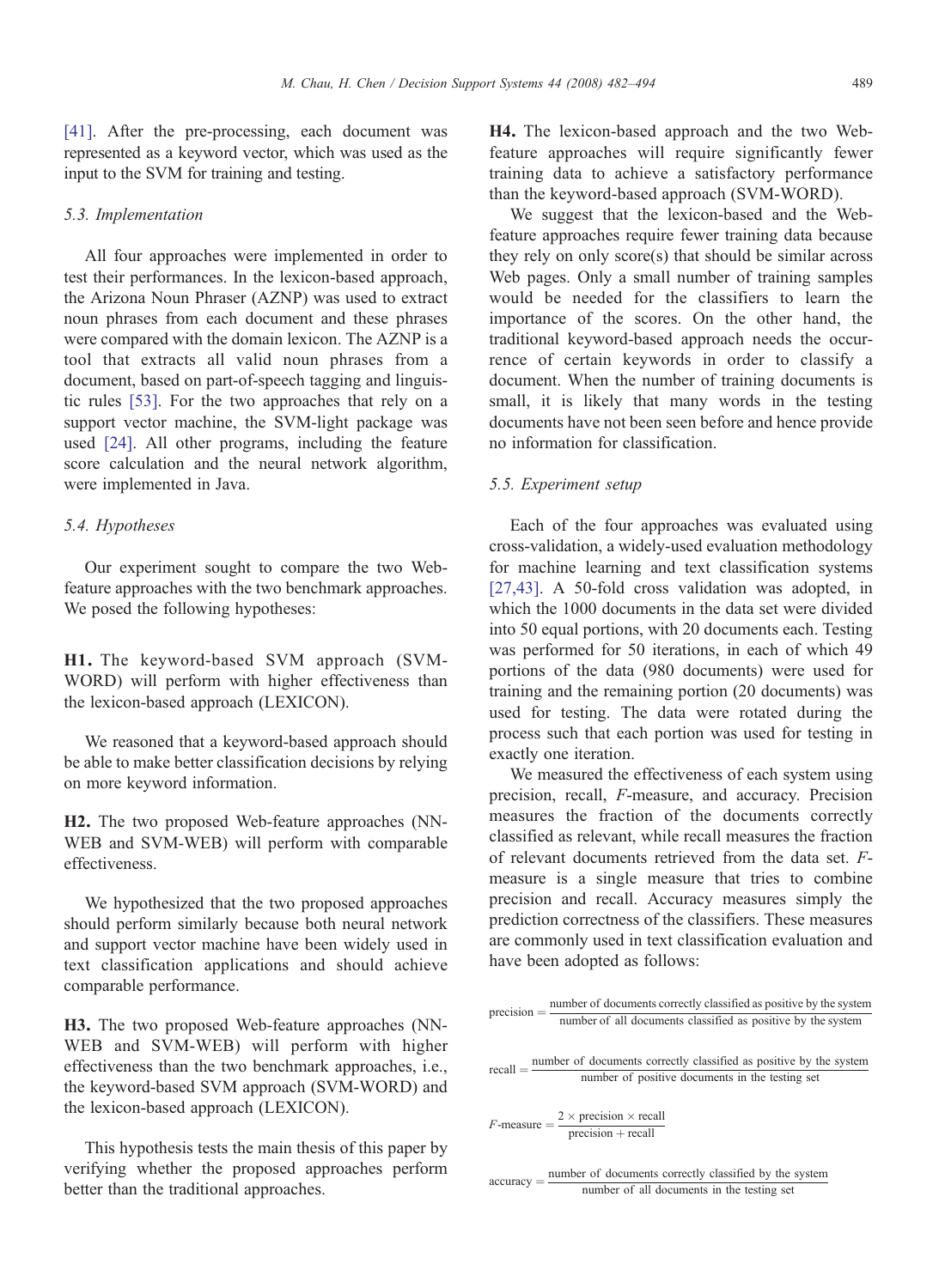There are two popular ways to calculate the averages across the data for these metrics, namely, macroaveraging and micro-averaging [\[4,18,23,32,51\]](#page-10-0). In macro-averaging, the performance metrics are calculated for each iteration, and the average of all iterations is obtained. In micro-averaging, the average is calculated across all the individual classification decisions made by a system. Both averages were calculated in our experiment. In addition to effectiveness, we also recorded the time used by each classifier in order to measure their efficiencies.

#### 5.6. Experiment results and discussions

## 5.6.1. Effectiveness

The experiment results on accuracy, precision, recall, and F-measure are summarized in Table 1. Because Fmeasures represent a balance between precision and recall, we focus our discussion on accuracy and F-measure. The results demonstrated that the lexicon-based approach in general did not perform as well as the other approaches; it achieved the lowest accuracy and Fmeasure. NN-WEB achieved the highest accuracy and F-measure.

In order to study whether the differences among the different approaches were statistically significant, two statistical tests were adopted. The first was a micro signtest that looks at all the classification decisions individually and uses a binomial distribution to determine whether the decisions made by any two approaches of interest are significantly different [\[17\]](#page-10-0). The number of observations  $n$  is defined to be the number of times that the two systems made different classification decisions. The second test was a macro  $t$  test that takes the performance of each iteration as an individual observation in order to determine whether the performances of two approaches are significantly different [\[51\]](#page-11-0). Our number of observations was 50, since there were 50 iterations of testing for each approach. The macro  $t$  test was applied to both accuracy and F-measure.

The p-values of the micro sign-tests are shown in Table 2. The results show that hypothesis H1 was supported as the keyword-based SVM approach performed

| Table 2                 |
|-------------------------|
| Micro sign-test results |

| VS.                                  | SVM-WORD                    | NN-WEB                                            | <b>SVM-WEB</b>                                              |
|--------------------------------------|-----------------------------|---------------------------------------------------|-------------------------------------------------------------|
| <b>LEXICON</b><br>SVM-WORD<br>NN-WEB | $\leq 0.00001^{\mathrm{b}}$ | $< 0.00001$ <sup>b</sup><br>$0.0972$ <sup>a</sup> | $< 0.00001$ <sup>b</sup><br>0.3044<br>$0.0095^{\mathrm{b}}$ |

<sup>a</sup> The difference is statistically significant at the 10% level. b The difference is statistically significant at the 1% level.

better than the lexicon-based approach with a  $p$ -value less than 0.00001. H3 was partly supported; both the Web-feature approaches performed significantly better than the lexicon-based approach, and the Web-feature NN approach also performed significantly better than keyword-based SVM approach. H2 was not supported, since the Web-feature NN approach performed better than the Web-feature SVM approach.

The *p*-values of the macro *t*-tests on accuracy and F-measure are shown in [Tables 3 and 4,](#page-9-0) respectively. The results obtained were similar to those of the micro sign-test. In general, H1 was supported as the keywordbased approach performed significantly better than lexicon-based approach. H3 also was partly supported, since the Web-feature NN approach performed better than both benchmark approaches, but the Web-feature SVM approach only performed better than the lexiconbased approach but no better than the keyword-based approach. H2 was not supported; the Web-feature NN approach performed better than the Web-feature SVM approach. One possible reason is that because of the limitation in resources and time, we were only able to use the linear model in the SVM. It is possible that the performance of both SVM approaches might improve if a non-linear model could be adopted, which could be more time-consuming, however.

#### 5.6.2. Efficiency

We also recorded the time needed for each system to perform the 50-fold cross validation (including both training and testing time). The data are shown in [Table 5.](#page-9-0) As can be seen, the keyword-based SVM approach required the longest time. The reason is that

| Table 1            |
|--------------------|
| Experiment results |

|                | Accuracy $(\% )$ | Precision (macro/micro) $(\%)$ | Recall (macro/micro) $(\%)$ | $F$ -measure (macro/micro) |
|----------------|------------------|--------------------------------|-----------------------------|----------------------------|
| <b>LEXICON</b> | 80.80            | 63.40/63.95                    | 60.52/62.50                 | 0.6005/0.6322              |
| SVM-WORD       | 87.80            | 87.97/94.94                    | 55.08/56.82                 | 0.6646/0.7109              |
| NN-WEB         | 89.40            | 81.38/82.38                    | 76.19/76.14                 | 0.7614/0.7913              |
| <b>SVM-WEB</b> | 87.30            | 85.35/86.24                    | 61.99/61.74                 | 0.7049/0.7196              |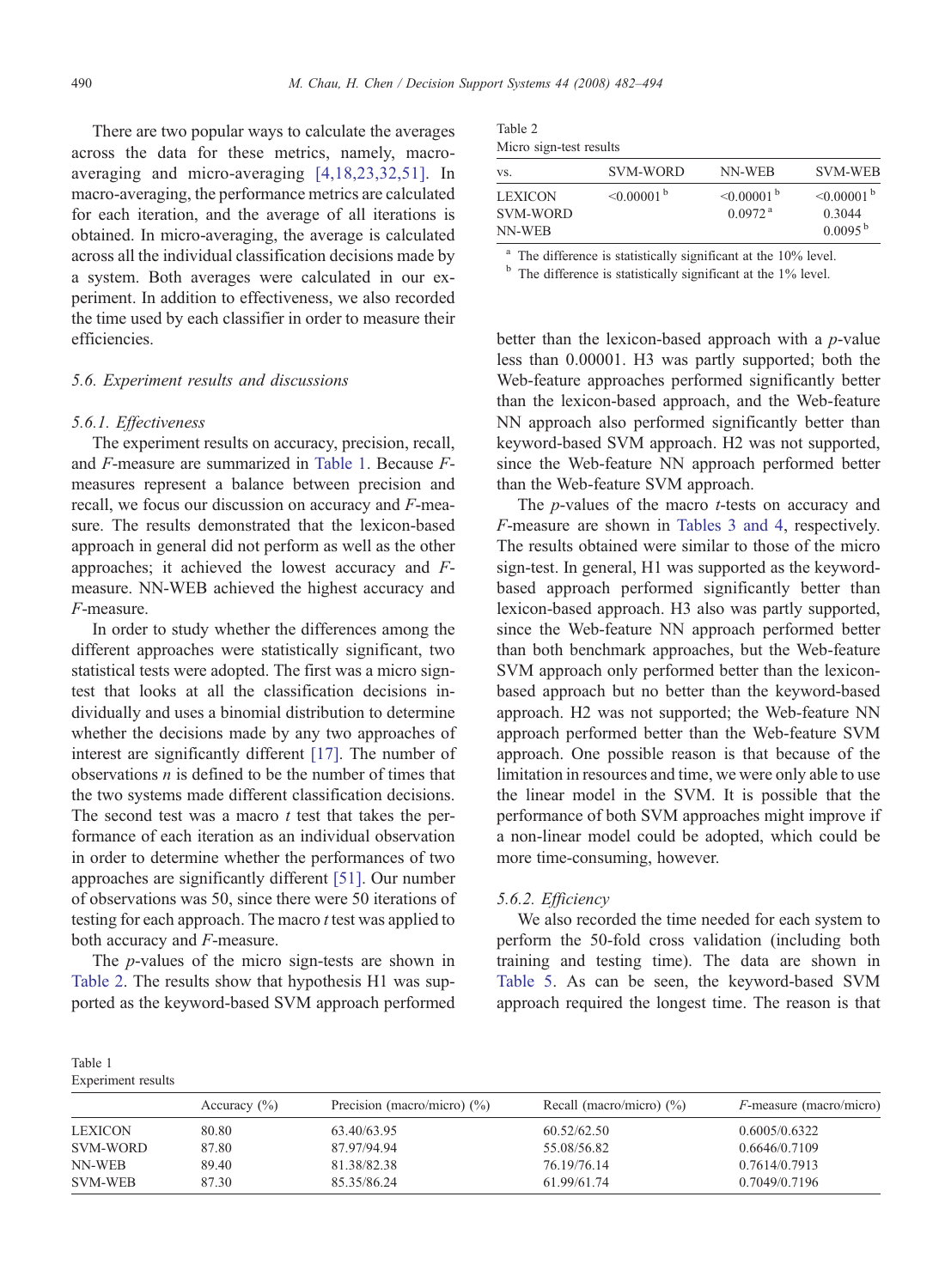<span id="page-9-0"></span>Table 3 Macro *t*-test results on accuracy

| VS.                        | SVM-WORD                 | NN-WEB                             | <b>SVM-WEB</b>                       |
|----------------------------|--------------------------|------------------------------------|--------------------------------------|
| <b>LEXICON</b><br>SVM-WORD | $< 0.00001$ <sup>b</sup> | $< 0.00001$ <sup>b</sup><br>0.1627 | $\leq 0.0001^{\mathrm{b}}$<br>0.6091 |
| NN-WEB                     |                          |                                    | $0.0216^{\text{a}}$                  |

<sup>a</sup> The difference is statistically significant at the 5% level. b The difference is statistically significant at the 1% level.

each document was represented as a large vector of keywords, which created a high dimensionality for the classifier. In our experiment, there were more than 6000 unique words after stop-word removal and stemming. The classifier had to learn the relationships between all these attributes and the class attribute, thus requiring more time. The lexicon-based approach used the least time, as it needed only to calculate the TFIDF and similarity scores for each document and determine the threshold, both of which did not require complex processing. Comparing the two Web-feature approaches, the NN classifier required a longer time than the SVM classifier because the neural network had to be trained in multiple epochs, i.e., in each iteration the training data set had to be presented to the network thousands of times in order to improve the network's performance.

#### 5.6.3. Effect of the number of training examples

In order to analyze the effect of the number of training examples on the performance, we ran the experiments on the systems while varying the number of training data used. We started with 20 documents in the first run, and increased the number of training documents by 20 in each subsequent run. There were thus 49 runs in total (from 20 to 980 training documents). In each run, a 50-fold cross validation similar to the one described above was used, and 20 documents were used for testing with rotation. The macro-averaged F-measure for each iteration was recorded and the results are shown in [Fig. 1](#page-5-0).

From the graph shown in Fig. 2, we can see that the performances of the lexicon-based approach and the two

| 1401C |  |                                                   |
|-------|--|---------------------------------------------------|
|       |  | Macro <i>t</i> -test results on <i>F</i> -measure |

Table 4

| VS.                                  | SVM-WORD            | NN-WEB                                  | <b>SVM-WEB</b>                                |
|--------------------------------------|---------------------|-----------------------------------------|-----------------------------------------------|
| <b>LEXICON</b><br>SVM-WORD<br>NN-WEB | 0.0827 <sup>a</sup> | $\leq 0.00001$ b<br>0.0024 <sup>b</sup> | 0.0041 <sup>b</sup><br>0.2446<br>$0.0033^{b}$ |

The difference is statistically significant at the 10% level.

 $<sup>b</sup>$  The difference is statistically significant at the 1% level.</sup>

| $\sim$<br>. | I<br>$\sim$ |
|-------------|-------------|
|             |             |

| Time            |            |
|-----------------|------------|
|                 | Time (min) |
| <b>LEXICON</b>  | 7.45       |
| <b>SVM-WORD</b> | 382.55     |
| NN-WEB          | 103.45     |
| SVM-WEB         | 37.60      |

Web-feature approaches became relatively stable after approximately 300, 140, and 260 training documents were used respectively. For the keyword-based approach, however, performance was unstable until about 700 training documents had been used. This supported our hypothesis H4 that fewer documents were needed for the lexicon-based approach or the Web-feature approaches to achieve a satisfactory performance. As discussed earlier, this finding is especially important for building vertical search engines as a large number of training documents often is not unavailable.

## 6. Conclusion and future directions

In this paper, we have described a Web-feature approach to Web page classification that combines Web content analysis and Web structure analysis. We compared our approaches with traditional text classification methods and found the experimental results to be encouraging. We believe that the proposed approaches are useful for various Web applications, especially for vertical search engine development.



Fig. 2. F-measure vs. the number of training data.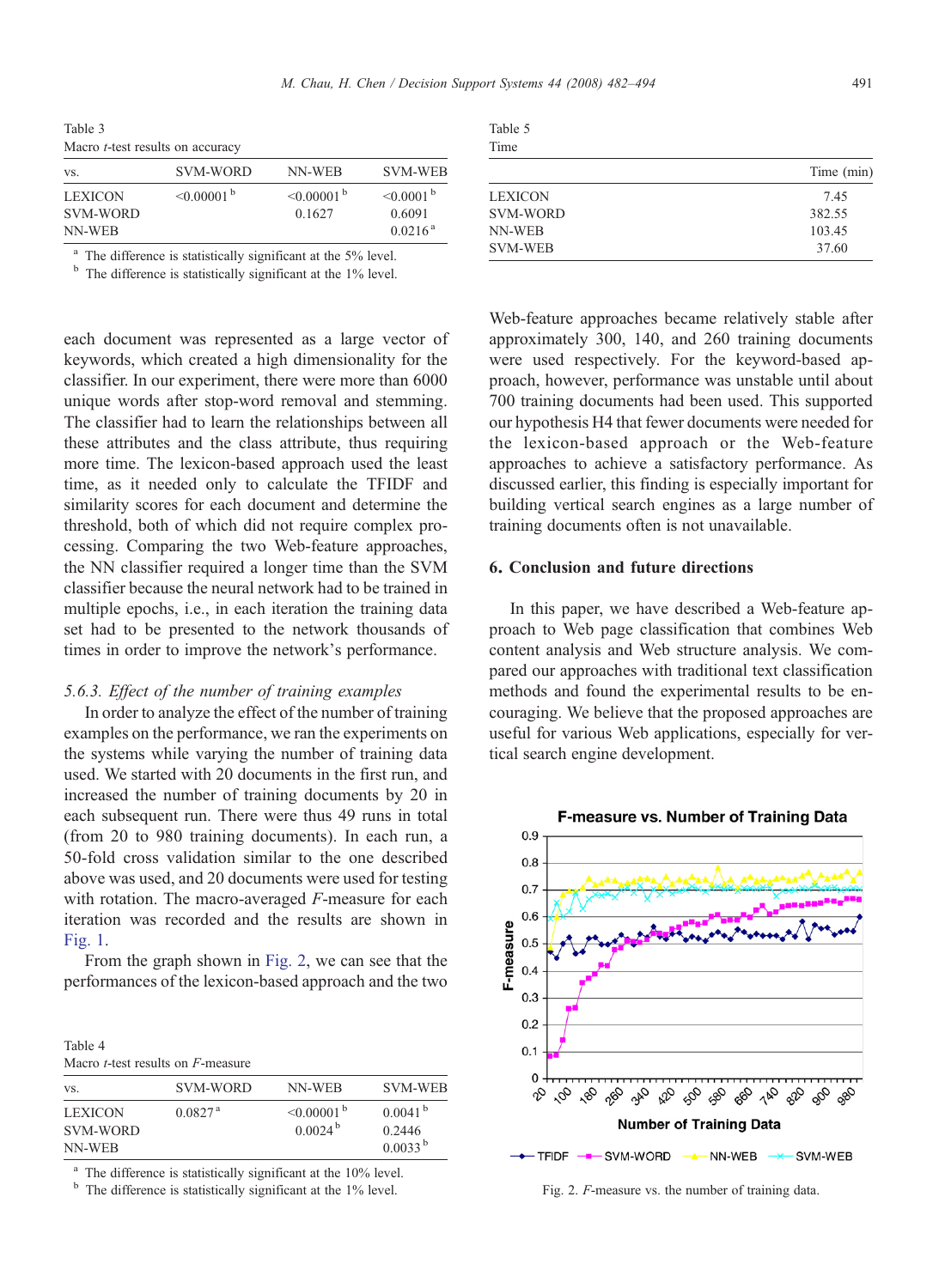<span id="page-10-0"></span>While the Web-feature approaches are promising, it is interesting to examine which of the 14 features used are more important than the others in determining the relevance of a page. We plan to apply factor analysis techniques to the data set to investigate the features in detail. Another direction of our future work will be to study whether a combined keyword-based and Webfeature approach will perform better than using either the keywords or the Web features alone. We believe that a combined approach may potentially acquire the strengths of both approaches and perform better by allowing the classifier to rely on the feature scores when the number of training documents is small but to rely more on unique keyword attributes in the vector when the number of training documents reaches a certain level. Finally, we are also investigating how the proposed classification method can be used in other applications, such as knowledge management and Web content management.

## Acknowledgements

This project has been supported in part by the following grants:

- NSF Digital Library Initiative-2 (PI: H. Chen), "High-performance Digital Library Systems: From Information Retrieval to Knowledge Management," IIS-9817473, April 1999–March 2002;
- NIH/NLM Grant (PI: H. Chen), "UMLS Enhanced Dynamic Agents to Manage Medical Knowledge," 1 R01 LM06919-1A1, February 2001–January 2004;
- HKU Seed Funding for Basic Research (PI: M. Chau), "Using Content and Link Analysis in Developing Domain-specific Web Search Engines: A Machine Learning Approach," February 2004–July 2005.

We would like to thank the National Library of Medicine for making UMLS freely available to researchers, and the medical experts who participated in the user studies.

#### References

- [1] A. Arasu, J. Cho, H. Garcia-Molina, A. Paepcke, S. Raghavan, Searching the web, ACM Transactions on Internet Technology 1 (1) (2001) 2–43.
- [2] O. Baujard, V. Baujard, S. Aurel, C. Boyer, R.D. Appel, Trends in medical information retrieval on the Internet, Computers in Biology and Medicine 28 (1998) 589–601.
- [3] S. Brin, L. Page, The anatomy of a large-scale hypertextual web search engine, Proceedings of the 7th International World Wide Web Conference, Brisbane, Australia, Apr 1998.
- [4] K.M.A. Chai, H.L. Chieu, H.T. Ng, Bayesian online classifiers for text classification and filtering, Proceedings of the 25th Annual

International ACM SIGIR Conference on Research and Development in Information Retrieval, Tampere, Finland, Aug 2002, pp. 97–104.

- [5] S. Chakrabarti, B. Dom, P. Indyk, Enhanced hypertext categorization using hyperlink, Proceedings of ACM SIGMOD International Conference on Management of Data, Seattle, Washington, USA, Jun 1998.
- [6] S. Chakrabarti, B.E. Dom, S.R. Kumar, P. Raghavan, S. Rajagopalan, A. Tomkins, D. Gibson, J. Kleinberg, Mining the web's link structure, IEEE Computer 32 (8) (1999) 60–67.
- [7] S. Chakrabarti, M. van den Berg, B. Dom, Focused crawling: a new approach to topic-specific web resource discovery, Proceedings of the 8th International World Wide Web Conference, Toronto, Canada, May 1999.
- [8] M. Chau, H. Chen, Comparison of three vertical search spiders, IEEE Computer 36 (5) (2003a) 56–62.
- [9] M. Chau, H. Chen, Personalized and focused Web spiders, in: N. Zhong, J. Liu, Y. Yao (Eds.), Web intelligence, Springer–Verlag, 2003b, pp. 197–217.
- [10] M. Chau, H. Chen, Incorporating Web analysis into neural networks: an example in hopfield net searching, IEEE Transactions on Systems, Man, and Cybernetics (Part C) 37 (3) (2007) 352–358 (May).
- [11] M. Chau, Z. Huang, J. Qin, Y. Zhou, H. Chen, Building a scientific knowledge web portal: the nanoport experience, Decision Support Systems 42 (2) (2006) 1216–1238.
- [12] H. Chen, Machine learning for information retrieval: neural networks, symbolic learning, and genetic algorithms, Journal of the American Society for Information Science 46 (3) (1995) 194–216.
- [13] H. Chen, Y. Chung, M. Ramsey, C.C. Yang, An intelligent personal spider (Agent) for dynamic Internet/Intranet searching, Decision Support Systems 23 (1998) 41–58.
- [14] H. Chen, A. Lally, B. Zhu, M. Chau, HelpfulMed: intelligent searching for medical information over the internet, Journal of the American Society for Information Science and Technology 54 (7) (2003) 683–694.
- [15] F.C. Cheong, Internet Agents: Spiders, Wanderers, Brokers, and Bots, New Riders Publishing, Indianapolis, Indiana, USA, 1996.
- [16] J. Cho, H. Garcia-Molina, L. Page, Efficient crawling through URL ordering, Proceedings of the 7th International World Wide Web Conference, Brisbane, Australia, Apr 1998.
- [17] W.W. Cohen, Text categorization and relational learning, Proceedings of the 12th International Conference on Machine Learning (ICML'95), Morgan Kaufmann, 1995.
- [18] W.W. Cohen, Y. Singer, Context-sensitive learning methods for text categorization, ACM Transactions on Information Systems 17 (2) (1999) 141–173.
- [19] M. Diligenti, F. Coetzee, S. Lawrence, C.L. Giles, M. Gori, Focused crawling using context graphs, Proceedings of the 26th International Conference on Very Large Databases, VLDB 2000, Cairo, Egypt, 2000, pp. 527–534.
- [20] S.T. Dumais, J. Platt, D. Heckerman, M. Sahami, Inductive learning algorithms and representations for text categorization, Proceedings of ACM Conference on Information and Knowledge Management, Bethesda, Maryland, Nov. 1998, pp. 148–155.
- [21] J. Furnkranz, Exploiting structural information for text categorization on the WWW, Proceedings of the 3rd Symposium on Intelligent Data Analysis (IDA'99), Amsterdam, Netherlands, 1999, pp. 487–497.
- [22] M. Iwayama, T. Tokunaga, Cluster-based text categorization: a comparison of category search strategies, Proceedings of the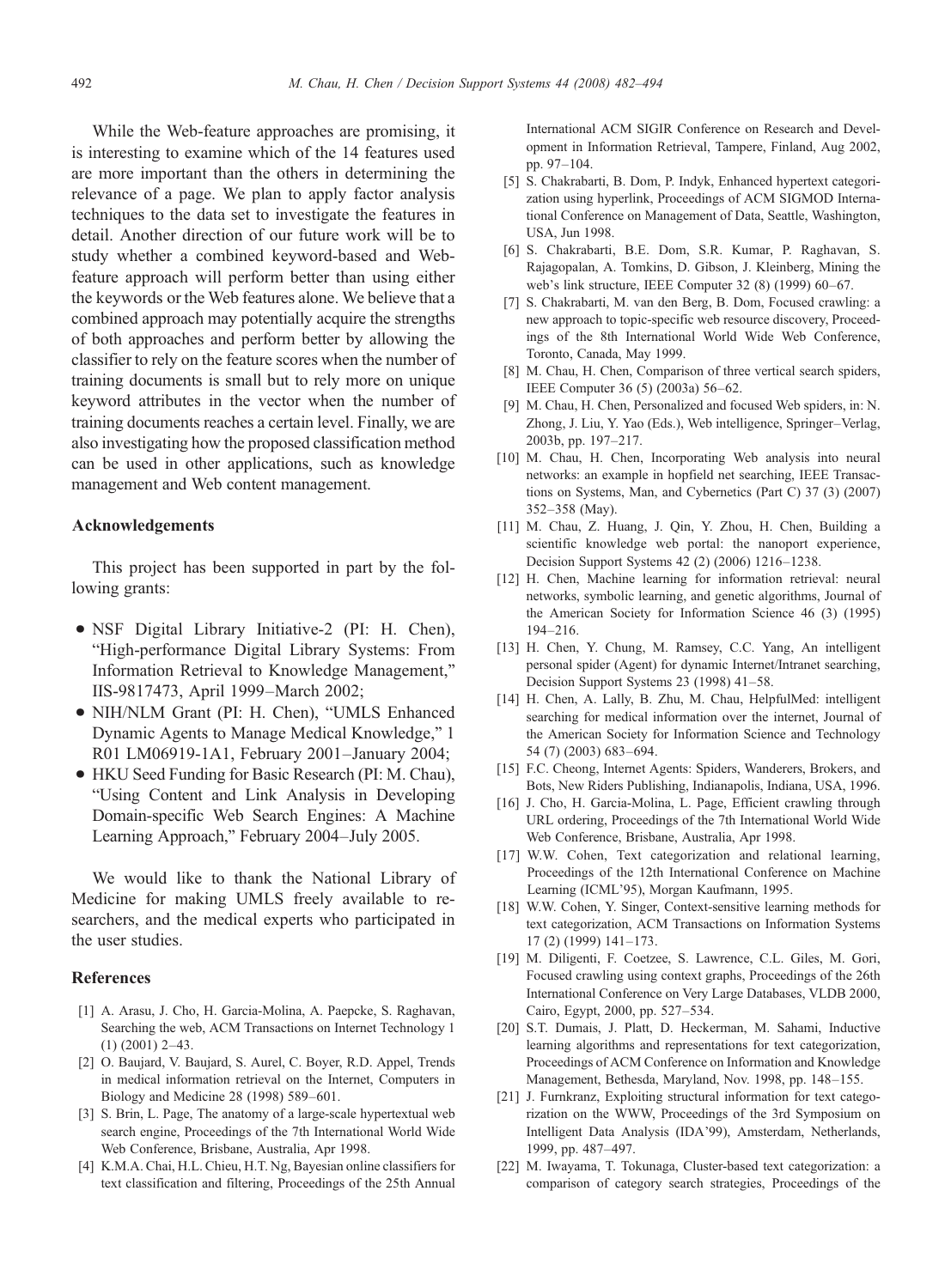<span id="page-11-0"></span>18th Annual International ACM Conference on Research and Development in Information Retrieval (SIGIR'95), 1995, pp. 273–281.

- [23] T. Joachims, Text categorization with support vector machines: learning with many relevant features, Proceedings of the European Conference on Machine Learning, Berlin, 1998, pp. 137–142.
- [24] T. Joachims, Making large-Scale SVM Learning Practical, in: B. Schölkopf, C. Burges, A. Smola (Eds.), Advances in Kernel Methods— Support Vector Learning, MIT-Press, 1999.
- [25] T. Joachims, N. Chistianini, J. Shawe-Taylor, Composite kernels for hypertext categorization, Proceedings of the 18th International Conference on Machine Learning (ICML'01), 2001.
- [26] J. Kleinberg, Authoritative sources in a hyperlinked environment, Proceedings of the ACM-SIAM Symposium on Discrete Algorithms, 1998.
- [27] R. Kohavi, A study of cross-validation and bootstrap for accuracy estimation and model selection, Proceedings of the 14th International Joint Conference on Artificial Intelligence, San Francisco, CA, Morgan Kaufmann, 1995, pp. 1137–1143.
- [28] D. Koller, M. Sahami, Hierarchically classifying documents using very few words, Proceedings of the 14th International Conference on Machine Learning (ICML'97), 1997, pp. 170–178.
- [29] R. Kumar, P. Raghavan, S. Rajagopalan, A. Tomkins, Trawling the Web for emerging cyber-communities, Proceedings of the Eighth WWW Conference, Toronto, Canada, May 1999.
- [30] Y. Labrou, T. Finin, Yahoo! as an ontology: using yahoo! categories to describe documents, Proceedings of the Eighth International Conference on Information and Knowledge Management, Kansas City, Missouri, United States, 1999, pp. 180–187.
- [31] S.L.Y. Lam, D.L. Lee, Feature reduction for neural network based text categorization, Proceedings of the International Conference on Database Systems for Advanced Applications (DASFAA '99), Hsinchu, Taiwan, Apr 1999, 1999.
- [32] W. Lam, M. Ruiz, P. Srinivasan, Automatic text categorization and its application to text retrieval, IEEE Transactions on Knowledge and Data Engineering 11 (6) (1999) 865–879.
- [33] D.D. Lewis, M. Ringuette, Comparison of two learning algorithms for text categorization, Proceedings of the Third Annual Symposium on Document Analysis and Information Retrieval (SDAIR'94), 1994.
- [34] S.H. Lin, M.C. Chen, J.M. Ho, Y.M. Huang, ACIRD: intelligent Internet document organization and retrieval, IEEE Transactions on Knowledge and Data Engineering 14 (3) (2002) 599–614.
- [35] R.P. Lippmann, An introduction to computing with neural networks, IEEE Acoustics Speech and Signal Processing Magazine 4 (2) (1987) 4–22.
- [36] U. Manber, M. Smith, B. Gopal, WebGlimpse: combining browsing and searching, Proceedings of the USENIX 1997 Annual Technical Conference, Anaheim, California, Jan 1997.
- [37] B. Masand, G. Linoff, D. Waltz, Classifying news stories using memory based reasoning, Proceeedings of the 15th Annual International ACM Conference on Research and Development in Information Retrieval (SIGIR'92), 1992, pp. 59–64.
- [38] A. McCallum, K. Nigam, J. Rennie, K. Seymore, A machine learning approach to building domain-specific search engines, Proceedings of the International Joint Conference on Artificial Intelligence (IJCAI-99), 1999, pp. 662–667.
- [39] H.T. Ng, W.B. Goh, K.L. Low, Feature selection, perceptron learning, and a usability case study for text categorization, Proceedings of the 20th Annual International ACM Conference on Research and Development in Information Retrieval (SIGIR'97), 1997, pp. 67–73.
- [40] H.J. Oh, S.H. Myaeng, M.H. Lee, A practical hypertext categorization method using links and incrementally available class information, Proceedings of the 23rd Annual International ACM Conference on Research and Development in Information Retrieval (SIGIR'00), 2000, pp. 264–271.
- [41] M.F. Porter, An algorithm for suffix stripping, Program 14 (3) (1980) 130–137.
- [42] E. Riloff, W. Lehnert, Information extraction as a basis for highprecision text classification, ACM Transactions on Information Systems 12 (3) (1994) 296–333.
- [43] M. Stone, Cross-validation choices and assessment of statistical predictions, Journal of the Royal Statistical Society 36 (1974) 111–147.
- [44] A. Sun, E.-P. Lim, W.-K. Ng, Performance measurement framework for hierarchical text classification, Journal of the American Society for Information Science and Technology 54 (11) (2003) 1014–1028.
- [45] R.G. Sumner, K. Yang, B.J. Dempsey, An interactive www search engine for user-defined collections, Proceedings of the 3rd ACM Conference on Digital Libraries, Pittsburgh, Pennsylvania, USA, Jun 1998, pp. 307–308.
- [46] C.J. van Rijsbergen, Information Retrieval, Second Edition, Butterworths, London, 1979.
- [47] V. Vapnik, The Nature of Statistical Learning Theory, Springer, 1995.
- [48] V. Vapnik, Statistical Learning Theory, Wiley, Chichester, GB, 1998.
- [49] E. Wiener, J.O. Pedersen, A.S. Weigend, A neural network approach to topic spotting, Proceedings of the 4th Annual Symposium on Document Analysis and Information Retrieval (SDAIR'95), 1995.
- [50] I.H. Witten, D. Bainbridge, S.J. Boddie, Greenstone: open-source DL software, Communications of the ACM 44 (5) (2001) 47.
- [51] Y. Yang, X. Liu, A re-examination of text categorization methods, Proceedings of the 22nd Annual International ACM Conference on Research and Development in Information Retrieval (SIGIR'99), 1999, pp. 42–49.
- [52] Y. Yang, S. Slattery, R. Ghani, A study of approaches to hypertext categorization, Journal of Intelligent Information Systems 18 (2) (March 2002).
- [53] K. Tolle, H. Chen, Comparing noun phrasing techniques for use with medical digital library tools, Journal of the American Society for Information Science 51 (4) (2000) 352–370.



Michael Chau is an Assistant Professor and the BBA(IS)/BEng(CS) Coordinator in the School of Business at the University of Hong Kong. He received his PhD degree in management information systems from the University of Arizona and a bachelor degree in computer science and information systems from the University of Hong Kong. His current research interests include information retrieval, Web mining, data mining, knowledge management, and security infor-

matics. He has published more than 60 research articles in leading journals and conferences, including IEEE Computer, Journal of the America Society for Information Science and Technology, Decision Support Systems, ACM Transactions on Information Systems, and Communications of the ACM. More information can be found at [http://](http://www.business.hku.hk/~mchau/) [www.business.hku.hk/~mchau/.](http://www.business.hku.hk/~mchau/)